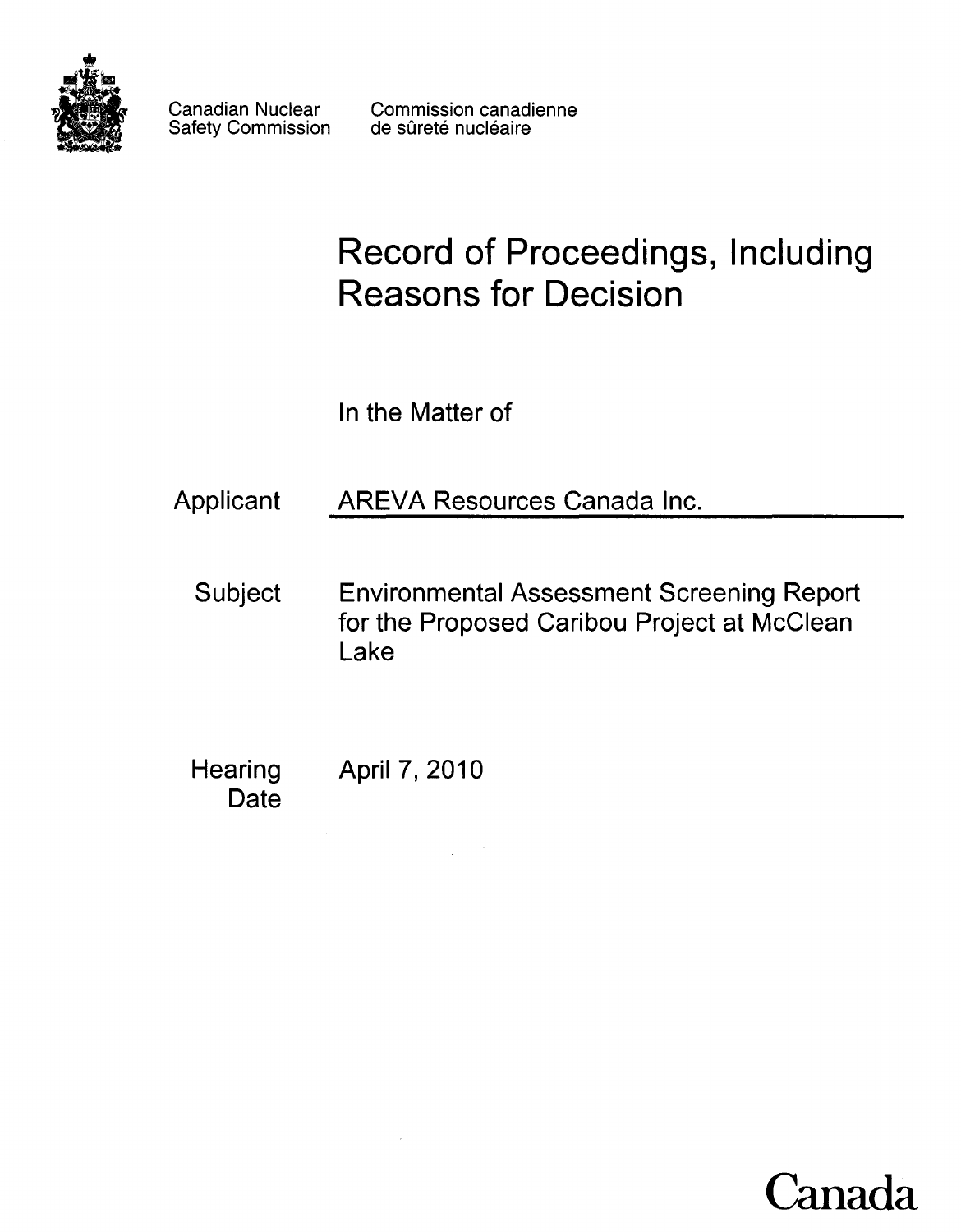## **RECORD OF PROCEEDINGS**

| Applicant:                                                           | <b>AREVA Resources Canada Inc.</b>                                                            |
|----------------------------------------------------------------------|-----------------------------------------------------------------------------------------------|
| Address/Location:                                                    | P.O. Box 9204, 817 45 <sup>th</sup> Street West, Saskatoon, Saskatchewan,<br><b>S7K 3X5</b>   |
| Purpose:                                                             | Environmental Assessment Screening Report for the Proposed<br>Caribou Project at McClean Lake |
| Application received:                                                | March 15, 2010                                                                                |
| Date of hearing:                                                     | April 7, 2010                                                                                 |
| Location:                                                            | Canadian Nuclear Safety Commission (CNSC)<br>280 Slater St., Ottawa, Ontario                  |
| Members present:                                                     | M. Binder, Chair<br>A. Harvey<br>M.J. McDill                                                  |
| Secretary:<br><b>Recording Secretary:</b><br>Senior General Counsel: | M.A. Leblanc<br>P. Reinhardt<br>J. Lavoie                                                     |

 **EA Screening Report:** Approved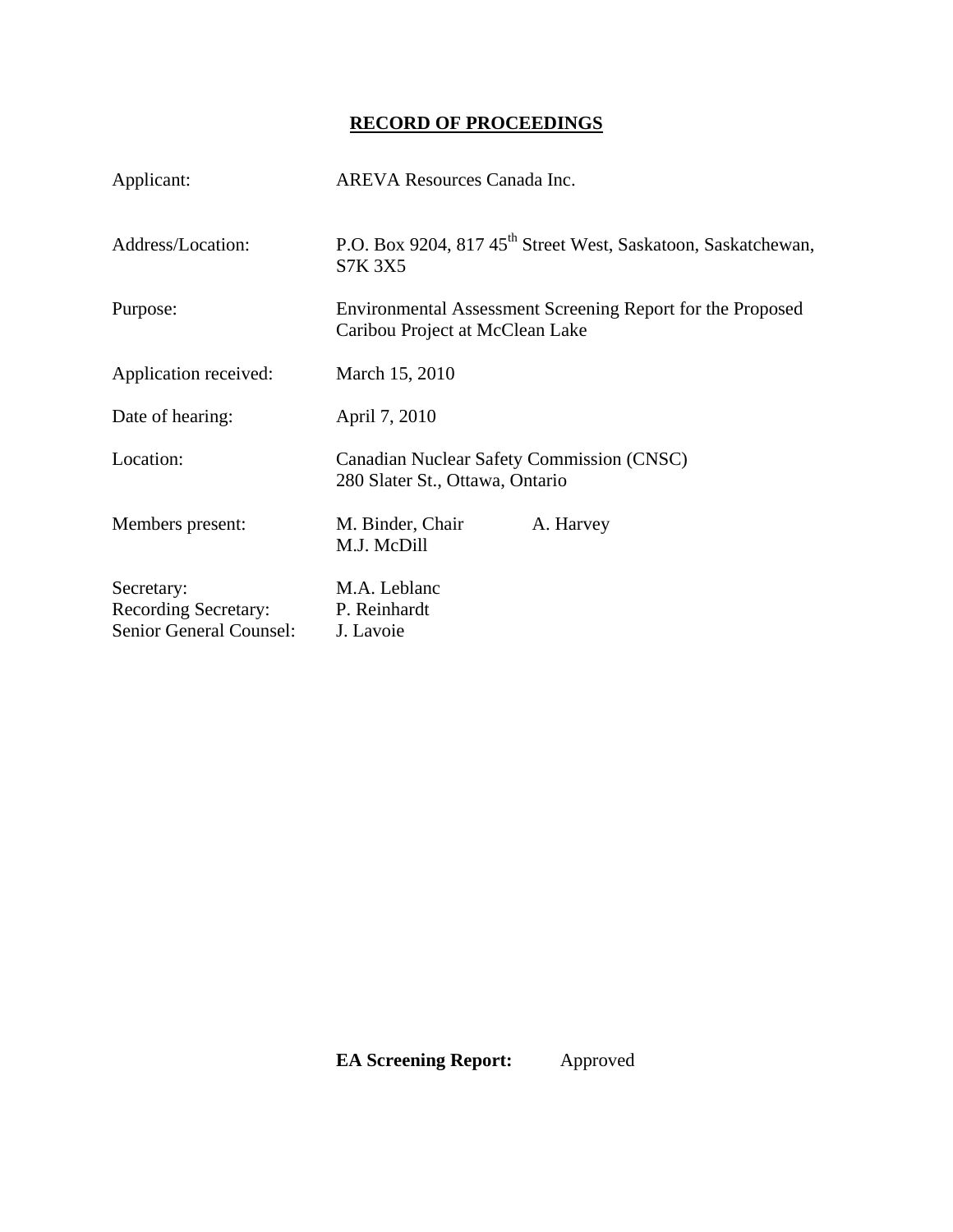### **Table of Contents**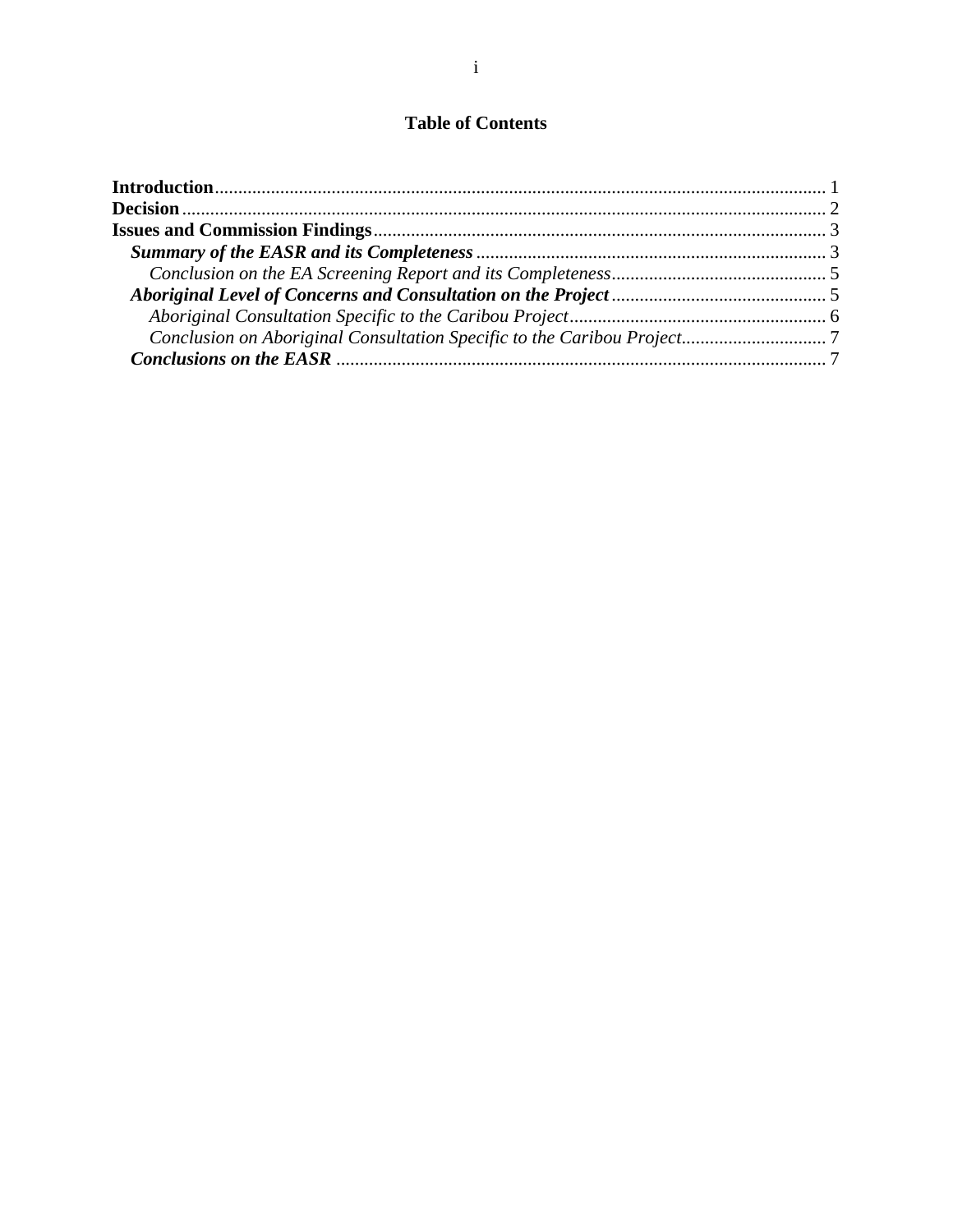#### **Introduction**

- <span id="page-3-0"></span>1. AREVA Resources Canada Inc. (AREVA) is proposing to develop the Caribou uranium ore deposit at their McClean Lake Operation in northern Saskatchewan. The project requires amending the current operating licence, UMOL-MINEMILL-McCLEAN.00/20[1](#page-3-1)7, issued to AREVA by the Canadian Nuclear Safety Commission<sup>1</sup> (CNSC) under subsection [2](#page-3-2)4(2) of the *Nuclear Safety and Control Act*  $(NSCA)^2$ . A screening-level environmental assessment (EA) under the *Canadian Environmental*  Assessment Act<sup>[3](#page-3-3)</sup> (CEAA) is required before the Commission can consider a licence amendment. The Commission is the only Responsible Authority for this project<sup>[4](#page-3-4)</sup>. The Province of Saskatchewan also has a requirement to conduct an EA under their provincial legislation, and the Province has led the resulting harmonized EA process. The project received Saskatchewan ministerial environmental assessment approval on July 21, 2009.
- 2. AREVA is proposing to mine the Caribou ore deposit, transport the ore to its existing mill, process the ore to produce yellowcake (a form of uranium), and manage the waste water, waste rock and tailings produced from these activities. The purpose is to extend mining and milling activities at the McClean Lake Operation. The project would take place entirely within the surface lease boundary of the McClean Lake Operation, situated west of Wollaston Lake in north-eastern Saskatchewan.
- 3. It was originally expected that AREVA would be in a position to submit to CNSC all the licensing documentation in the fall of 2009 and that the licensing Commission Member Document (CMD) would be presented with the EA Screening Report (EASR) at a public hearing of the Commission. However, AREVA has indicated that the timing of the project has been delayed by at least 18 months and that they do not intend to proceed with a licence amendment at this time. Given that the Province of Saskatchewan has already approved the EA, CNSC staff is presenting the proposed EASR for a Commission approval at an abridged hearing with the understanding that any future licensing hearing would be conducted at a public hearing with an opportunity for intervenors to participate.

Issue

- 4. In considering the EASR, the Commission was required to decide:
	- 1) whether the EASR is complete; that is, whether all of the factors and instructions set out in the approved EA Guidelines and subsection 16(1) of the CEAA were adequately addressed;

 $\overline{a}$ 

<span id="page-3-1"></span><sup>&</sup>lt;sup>1</sup> The *Canadian Nuclear Safety Commission* is referred to as the "CNSC" when referring to the organization and its staff in general, and as the "Commission" when referring to the tribunal component.

<span id="page-3-2"></span> $2$  Statutes of Canada, (S.C.) 1997, c. 9.

<span id="page-3-3"></span> $3$  S.C. 1992, c. 37.

<span id="page-3-4"></span> $4$  Responsible Authority in relation to an EA is determined in accordance with subsection 11(1) of the CEEA.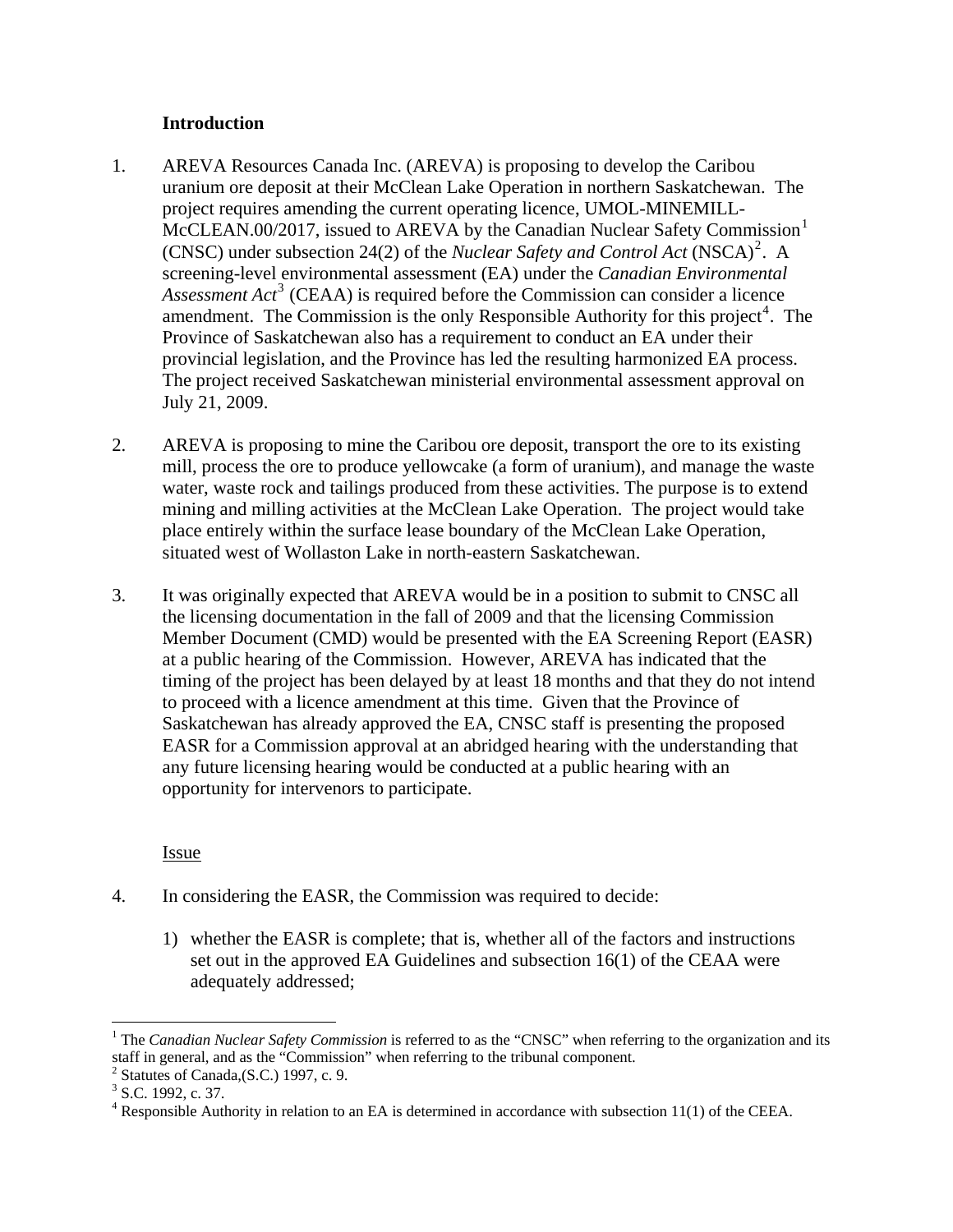- <span id="page-4-0"></span>2) whether the project, taking into account the mitigation measures identified in the EASR, is likely to cause significant adverse environmental effects;
- 3) whether the project will be referred to the federal Minister of the Environment for referral to a review panel or mediator (i.e., pursuant to paragraph  $20(1)(c)$  of the CEAA); and
- 4) whether the Commission will proceed with its consideration of the licence application under the NSCA (i.e., consistent with paragraph 20(1)(a) of the CEAA).

#### **Hearing**

- 5. Pursuant to section 22 of the NSCA, the President of the Commission established a Panel of the Commission (hereafter referred to as the Commission) to hear this matter.
- 6. The Commission, in making its decision, considered information presented for a hearing held on April 7, 2010 in Ottawa, Ontario. During the hearing, the Commission considered written submissions from CNSC staff (CMD 10-H102) and AREVA (CMD 10-H102.1), as well as the EASR attached to CNSC staff's submission.

#### **Decision**

- 7. Based on its consideration of the matter, as described in more detail in the following sections of this *Record of Proceedings*, the Commission decides that :
	- a) the Environmental Assessment Screening Report appended to CMD 10-H102 is complete. The scope of the project and assessment were appropriately determined in accordance with sections 15 and 16 of the *Canadian Environmental Assessment Act,* and all of the required assessment factors were addressed during the assessment.
	- b) the project, taking into account the mitigation measures identified in the Environmental Assessment Screening Report, is not likely to cause significant adverse environmental effects;
	- c) it will not refer the project to the federal Minister of the Environment for his referral to a federal Environmental Assessment review panel or mediator; and
	- d) consistent with paragraph 20(1)(a) of the *Canadian Environmental Assessment Act*, the Commission will proceed to consider the application for a Waste Nuclear Substance Licence under the provisions of the *Nuclear Safety and Control Act.*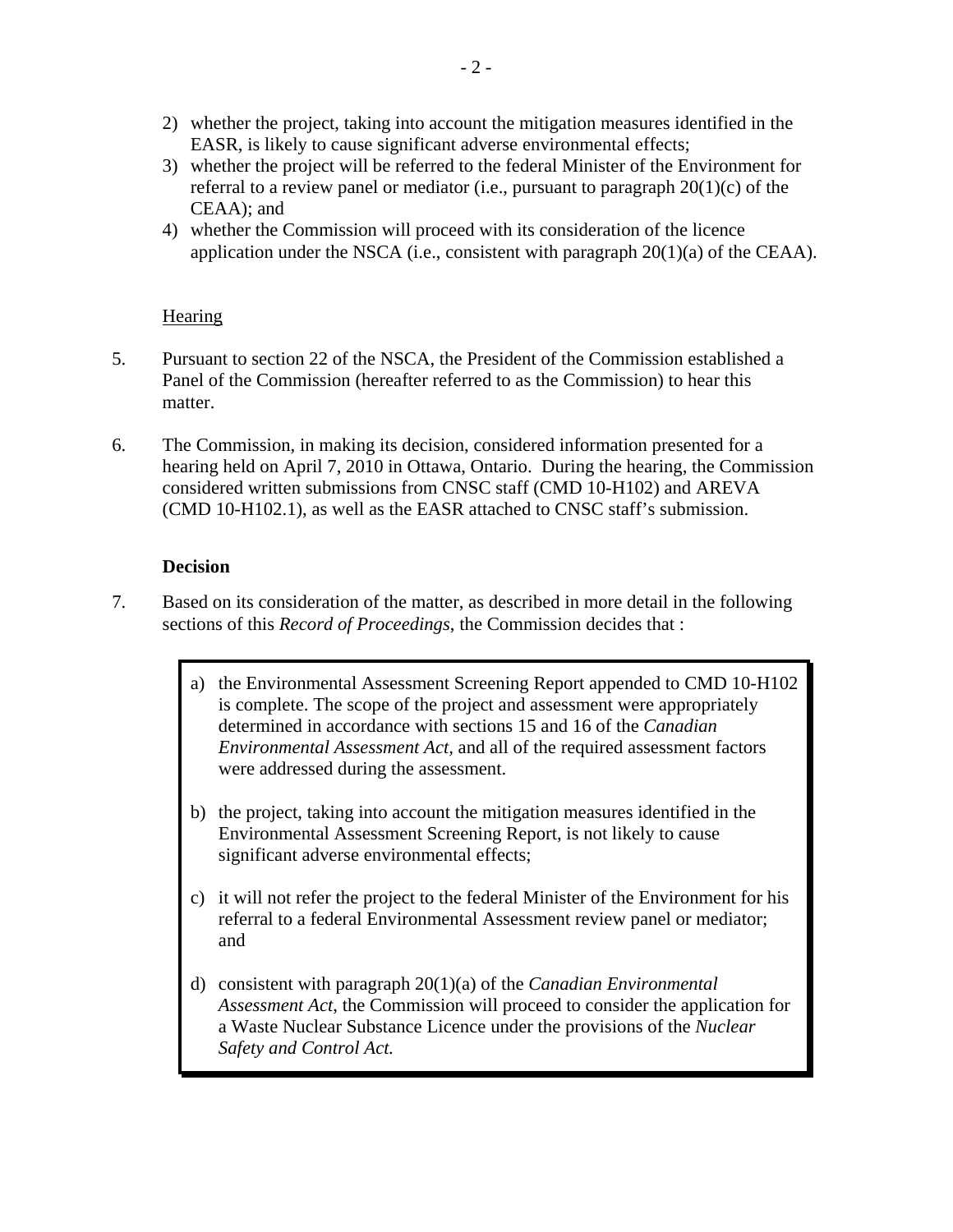<span id="page-5-0"></span>8. With this decision, the Commission also requires that some clarifications be made to the EASR to enhance the understanding of the report and to emphasize elements that have to be integrated into the follow-up program.

#### **Issues and Commission Findings**

- 9. In making its decision, the Commission addressed the issues identified above, under two areas:
	- 1. the summary of the EASR and its completeness; and
	- 2. the aboriginal level of concerns and consultation on the project.

The Commission's findings are summarized below.

#### *Summary of the EASR and its Completeness*

- 10. In its consideration of the completeness of the EASR, the Commission considered whether the assessment had adequately addressed the scope of the project and assessment factors to be considered.
- 11. It is reported in the EASR that the site for the proposed project is already well characterized, as the existing McClean Lake Operation has undergone past EA reviews related to the mines and mill (e.g., original 1993 joint panel review of construction and operation; 2005 mining of Sue E ore, 2006 ferric sulphate production). It is also reported that additional EAs have been completed on the use of on-site infrastructure for off-site projects (e.g., 1997 joint panel review of processing Cigar Lake and Midwest ores at the McClean mill, 2003 Cigar Lake waste rock disposal in Sue C pit, 2008 Rabbit Lake uranium rich solution processing project). As a condition of the McClean Lake licence, extensive environmental monitoring data, including environmental effects data, have been collected since the start of mining and milling operations on the site in the 1990's.
- 12. The timelines associated with the EA are outlined in the proposed EASR. The project proposal was submitted in December 2006. The EA Guidelines, jointly developed by the federal and provincial governments, were issued to AREVA on January 14, 2008. AREVA's findings were submitted in an Environmental Impact Statement (EIS) and reviewed by the following federal and provincial authorities: the CNSC, the Canadian Environmental Assessment Agency (CEAA), Health Canada, Environment Canada, Fisheries and Oceans Canada, and the Saskatchewan Ministry of Environment. The review team provided comments and identified information gaps, which resulted in AREVA submitting a revised EIS. The revised EIS was used to produce the contents of this EASR. The Draft EASR was available for public review from April 2 until May 5, 2009.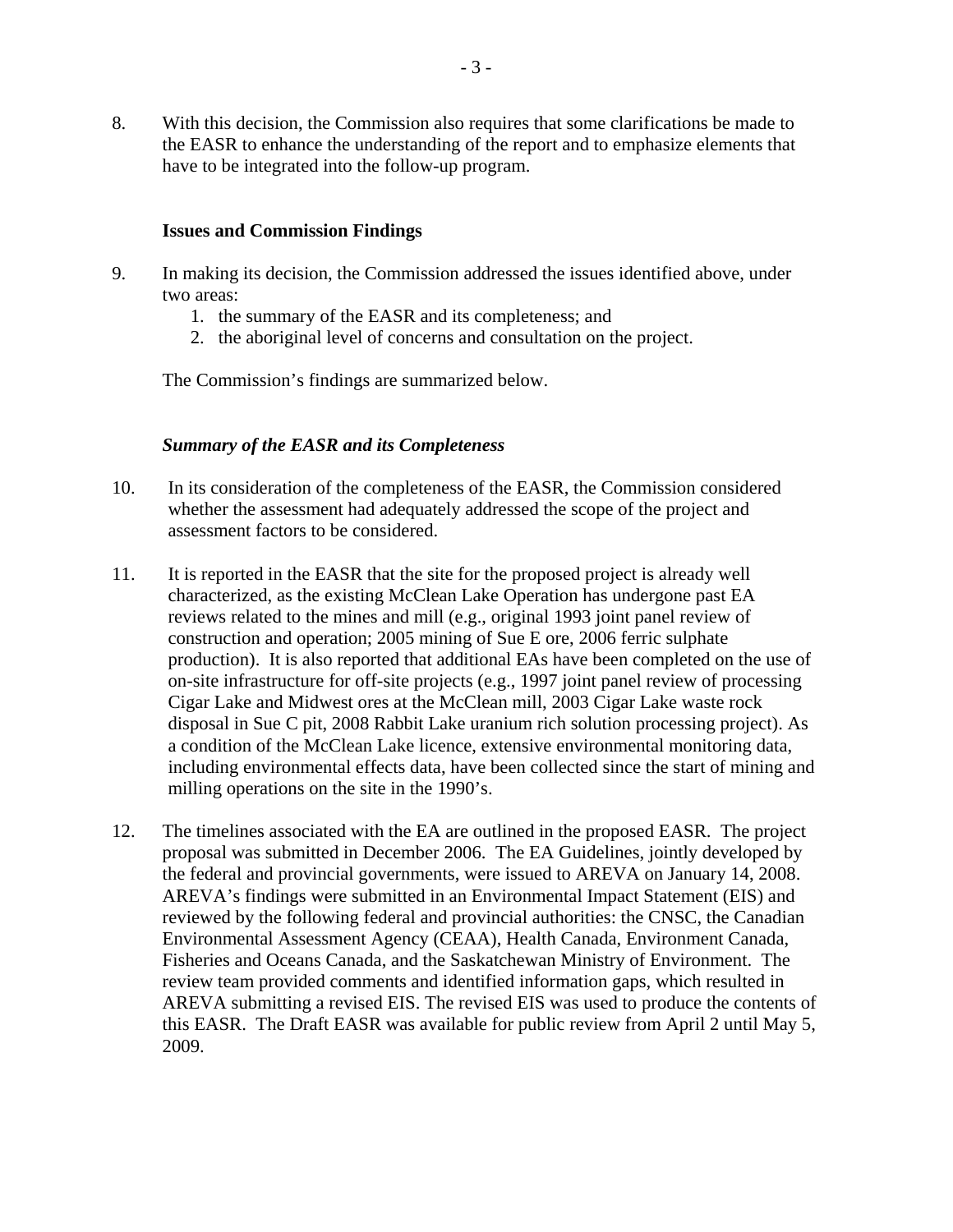- 13. The EA identified 390 potential project-environment interactions and among those, 138 were further assessed as interactions with potential residual effects. It has also been identified that there was a possibility for residual effects from the following environmental components: noise; groundwater flow; surface water levels/drainage alteration; aquatic biota; aquatic habitat; surface water; sediment; terrestrial biota; terrestrial habitat/land disturbance; soil; lands and resource use; and landscape/visual setting. After each potential residual effect had been assessed, it was determined that none was significant as described in details in Section 6.1 of the Proposed EASR.
- 14. The Commission sought additional information on the contribution of the Caribou Project on the air quality of McClean Lake area. CNSC staff confirmed that it would not have a significant effect to the surrounding area, taking into account it would not be the only mine in operation.
- 15. On the issue of whether the sulphur oxide concentrations observed in the McClean Lake area were back to normal, the Commission was informed that the concentrations of sulphur dioxide that were observed to be above the provincial standards were associated with the start-up of the acid plant in 1999. CNSC staff confirmed that these concentrations have since been controlled and that the current average annual concentrations are below the provincial standards.
- 16. CNSC staff informed the Commission that Sink Lake and Vulture Lake are in the local assessment boundary and are now collectively called the Sink Vulture Treated Effluent Management System (SVTEMS). These lakes are used to manage the volume and flow of effluent from the McClean Lake Operation to Collins Creek. CNSC staff also informed the Commission that they were assessed with respect to environmental effects in previous EAs and are only mentioned in the EASR to place them in context within the Caribou Project.
- 17. The Commission was informed that selenium is not an issue at McClean Lake since monitoring activities demonstrated that selenium concentrations were decreasing in the downstream area. The Commission was also informed that the Caribou Project water treatment system would be continuously monitored for selenium so that it does not contribute to an increase in these concentrations. CNSC staff informed the Commission that selenium levels at McClean Lake are lower than the Canadian Council of the Minister of the Environment (CCME) guidelines for selenium levels in aquatic biota and therefore do not constitute an issue.
- 18. The Commission was informed that the potential spreading of selenium in the environment through the migration of contaminated fish would be low and that the risk of contamination of the food chain in such a manner would also be non-significant.
- 19. CNSC staff also reported that the following potential effects of the environment on the project were considered: seismic events, climate events, and forest fires. CNSC staff noted that the assessment concluded that there are no residual effects predicted from the effect of the environment on the project.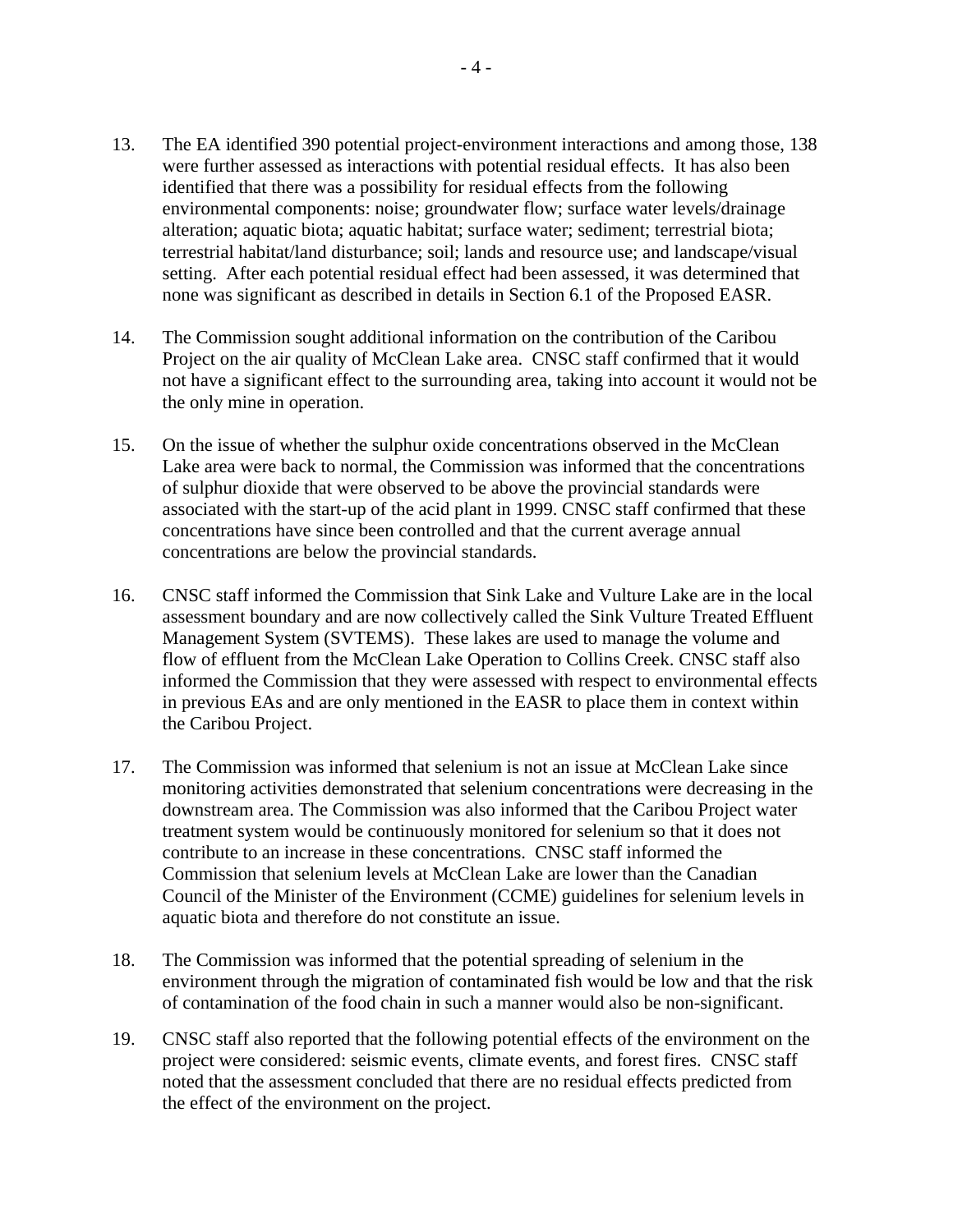- <span id="page-7-0"></span>20. CNSC staff reported that the cumulative effects have been considered by assessing other projects that may overlap in time or space with the Caribou Project and, together, cause significant environmental effects. CNSC staff noted that three residual cumulative effects were predicted, but that they were deemed not to be significant, as described in Section 6.3 of the proposed EASR.
- 21. The Commission was informed that the current EASR would still be applicable even if the project is delayed for several years, as long as the project does not change. Additional assessments could be requested if some issues are raised at the time of licensing.

#### *Conclusion on the EA Screening Report and its Completeness*

- 22. CNSC staff confirmed that the conclusion in the proposed EASR is that the project is unlikely to cause significant adverse environmental effects, taking into account mitigation measures. A preliminary follow-up program is suggested in section 9.0 of the proposed EASR and a detailed follow-up program will need to be developed should the McClean Lake licence be amended to allow the project to proceed. CNSC staff informed the Commission that the follow-up program will require continuing with initiatives already taking place at the McClean Lake Operation. CNSC staff also confirmed that it will use the CNSC licensing and compliance program as the mechanism to ensure the final design and proper implementation of the follow-up program, and as well as a tool to report the program results. These results will be made available to the public through the Canadian Environmental Assessment Registry (CEAR).
- 23. The Commission concurs with CNSC staff's conclusions on the EASR and insists that a detailed follow-up program needs to be developed should the project go ahead. The Commission is of the opinion that regular monitoring and reporting should be part of this follow-up program and that the data should be publicly available.
- 24. The Commission also directs CNSC staff to clarify some wording in the EASR to avoid any confusion in the predictions outlined in the report. The Commission also requests that CNSC staff include in the report areas where follow-up monitoring will be applied.

#### *Aboriginal Level of Concerns and Consultation on the Project*

25. CNSC staff reported that the proposed Caribou Project is within the boundaries of Treaty #10, signed in 1906, which includes the following Aboriginal groups: Hatchet Lake, Birch Narrows and English River First Nations, Canoe Lake Cree First Nation, Buffalo River Dene Nation in Saskatchewan, and Barren Lands and Northlands First Nations in Manitoba. CNSC staff reported that this Treaty contains a provision which states that the right to hunt, fish and trap are guaranteed in exchange for ceding an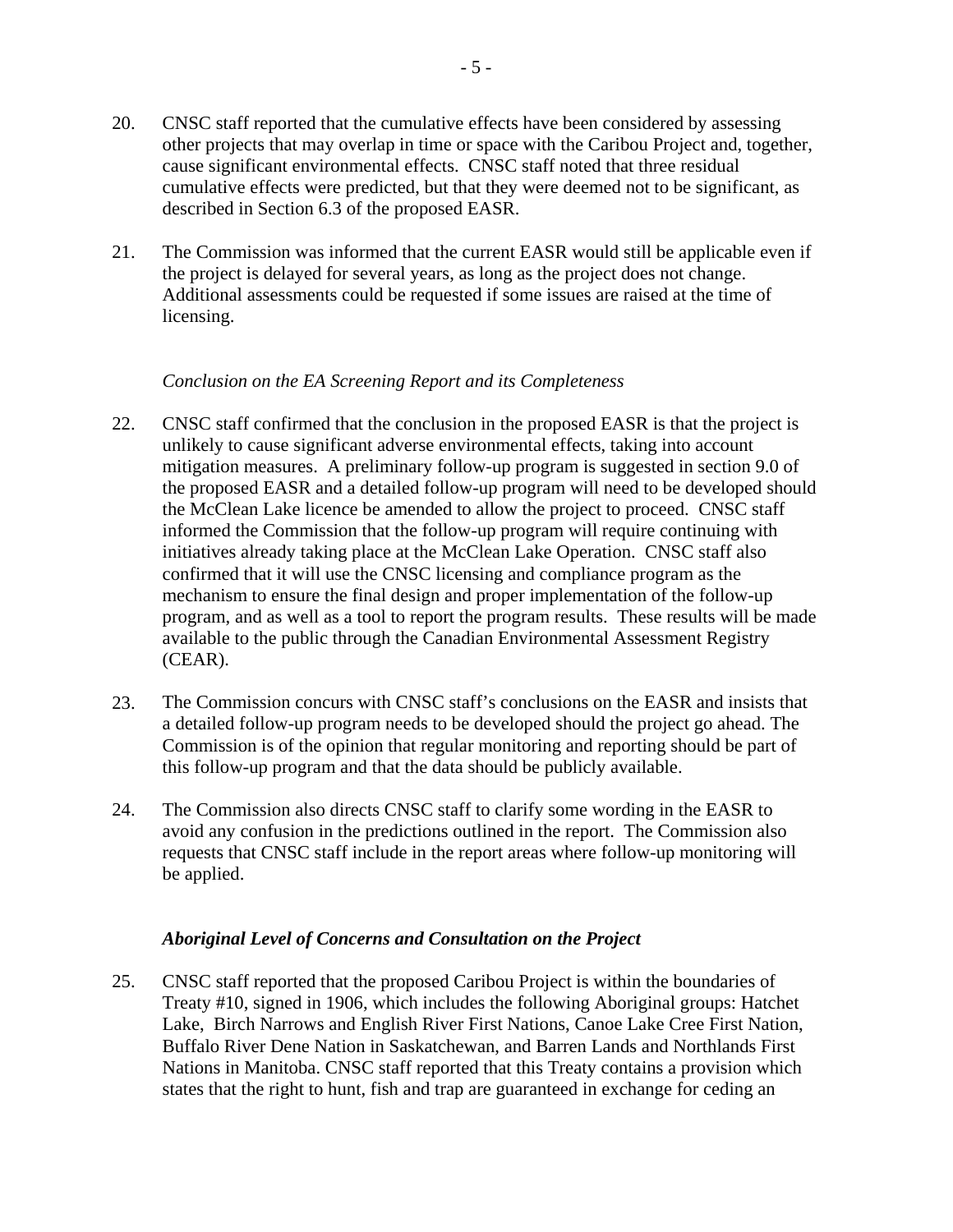<span id="page-8-0"></span>interest in lands set aside for, among other activities, mining, settlement, lumbering, trading and/or other purposes. CNSC staff noted that three bands of the Athabasca Denesuline - Hatchet Lake, Black Lake and Fond du Lac - have claimed an area spanning parts of Treaty #8 and Treaty #10 as their traditional territory.

- 26. With respect to the current use of lands and resources for Aboriginal peoples traditional purposes, CNSC staff reported that the Environmental Impact Statement (EIS) indicates that the area subject to the existing McClean Lake surface lease is within the Barren Ground caribou herd winter range, and has a moderate-to-high potential for caribou foraging, but little historic evidence of significant caribou presence in the McClean Lake surface lease area. CNSC staff added that the lease area is subject to a low level of trapping (2-5 overlapping areas), to minimal historic sightings of moose (aerial surveys, 1976-1994), and that no animal kill sites, spiritual places, subsistence or commercial water use, overnight sites, or plant and earth materials of interest are included in the area.
- 27. CNSC staff also reported that the Métis Nation of Saskatchewan (MNS) had claimed for its rights to harvest for food in Saskatchewan and made, at a public hearing on McClean Lake Uranium Mine Operating Licence renewal<sup>[5](#page-8-1)</sup> held in Ottawa on April 30, 2009, the assertion that "Métis people live in close proximity to the McClean Lake operations" but "…have not been provided resources to produce a traditional land use map (or) the resources to understand the impacts of the McClean Lake operations on the environment or on Métis traditional gathering practices." CNSC staff noted that the proposed Caribou pit is within the MNS Northern 1 administrative region, within which there are seven chapters, or "locals", and that there are no MNS locals within 300 km of the McClean lake surface lease, although it is generally recognized that a Métis community exists at Wollaston Lake, adjacent to the Hatchet Lake reserve of Lac La Hache 220.

#### *Aboriginal Consultation Specific to the Caribou Project*

 $\overline{a}$ 

- 28. CNSC staff reported that the Province of Saskatchewan and the CEAA were both the lead Crown consultation coordinators on the Caribou Project. CNSC staff confirmed that the Province of Saskatchewan made available copies of the jointly-developed draft Project-Specific Guidelines on August 1, 2007 to First Nations and Métis groups and accepted written comments until August 31, 2007.
- 29. CNSC staff confirmed that, from August 2008 to March 2009, it has reviewed AREVA's draft and revised EIS and has prepared a draft EASR for the Caribou Project. CNSC staff added that, throughout January to March 2009, the CEAA had been contacted by representatives of the Prince Albert Grand Council and the MNS requesting information on the status of the EA for the proposed Caribou Project. At that time, CNSC staff responded that the EIS and the draft EASR would soon be

<span id="page-8-1"></span><sup>&</sup>lt;sup>5</sup> <http://www.nuclearsafety.gc.ca/eng/commission/pdf/2009-04-30-Decision-AREVA-McCleanLake-e->Edocs3397406.pdf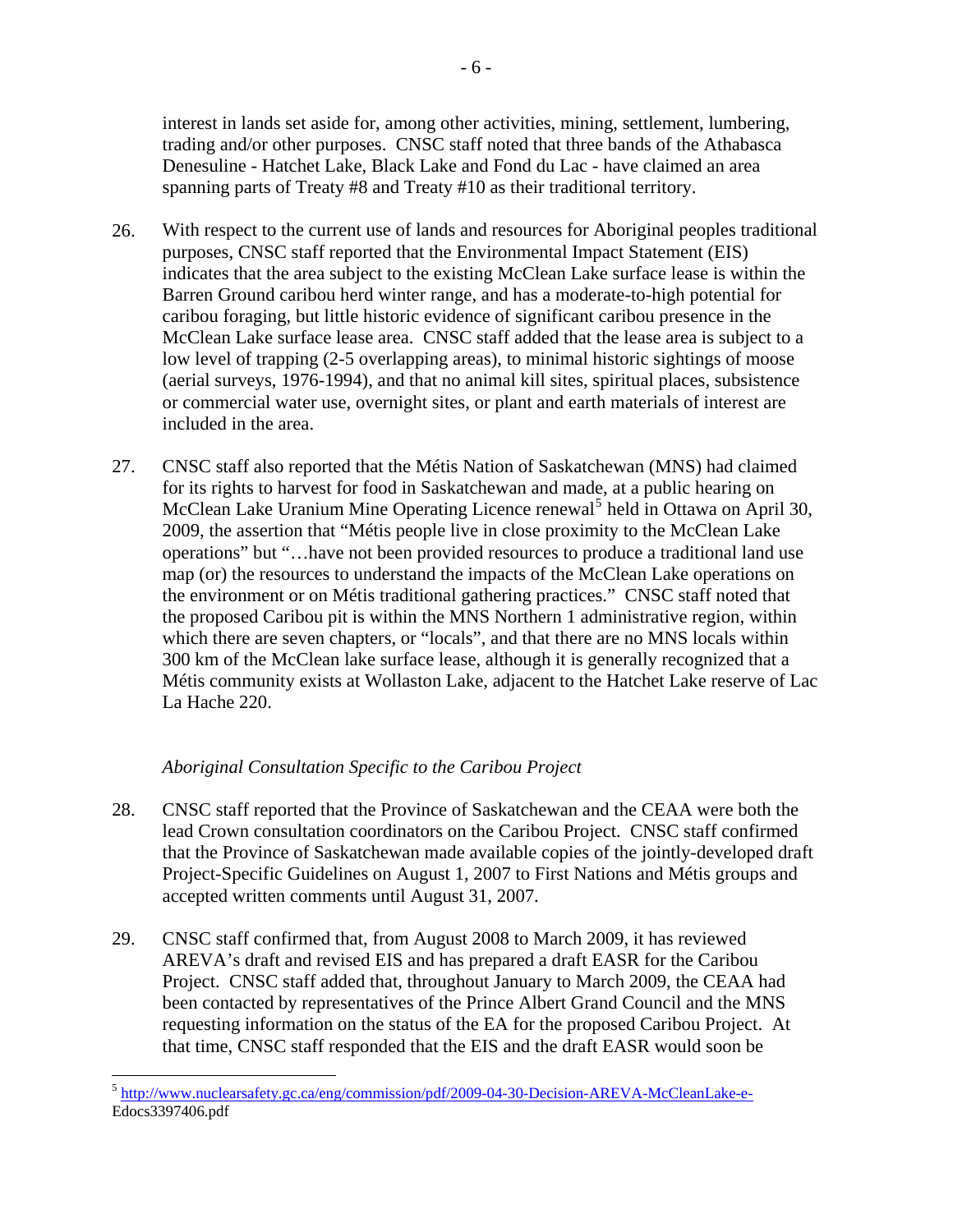<span id="page-9-0"></span>available and provided to them directly. In late March 2009, the Saskatchewan Ministry of Environment provided copies of the final EIS and draft EASR for the Caribou Project to the First Nations and MNS for comment, and to explain the next steps in the regulatory process. The review period was held between April 2 and May 5, 2009. CNSC staff added that the EASR review period was also advertized in three daily newspapers (Prince Albert Daily Herald, Regina Leader Post, Saskatoon Star Phoenix) and in a weekly paper (La Ronge Northerner), and that it was also advertised on the Missinippe Broadcast News in Cree, Dene and English. CNSC staff reported that no comments were received from First Nations or Métis.

- 30. AREVA confirmed that regular community meetings have been held with the Northern Saskatchewan Environmental Quality Committee at La Ronge, and with 13 northern communities, including Black Lake, Fond du Lac, and Wollaston Lake, in 2007. AREVA noted that the presentations were available in both Cree and Dene, and those who participated were provided information about the regulatory process, including opportunities to comment on the EIS. AREVA reported in the EIS that few comments or concerns specific to the Caribou Project were raised, but mostly general questions about long term monitoring and decommissioning, regulatory requirements and cumulative effects.
- 31. The Commission was informed that, once the EASR review period was over, the Saskatchewan government, which led the EA, verified that all stakeholders were satisfied with the consultation process.
- 32. CNSC staff confirmed that Aboriginal people were consulted on the screening report and that no adverse impacts were identified, and that further opportunities for Aboriginal consultations would be made at the licensing stage if the project proceeds. CNSC staff considers that consultations of Aboriginal people were adequate, pursuant to subsection 18(3) of the CEAA.

#### *Conclusion on Aboriginal Consultation Specific to the Caribou Project*

33. Based on the information provided, the Commission is satisfied that the Aboriginal people interested in the Caribou Project were properly consulted and given adequate opportunity, for EA purposes, to express their views and concerns related to the proposed project.

#### *Conclusions on the EASR*

34. CNSC staff has reviewed all the information available for this project and concluded that the proposed EASR (see Attachment A) is complete and meets all requirements under subsection 16(1) of the CEAA, and that no significant adverse environmental effects are anticipated as a result of implementing the project, taking into account mitigation measures as outlined in Section 6 of the Proposed EASR.